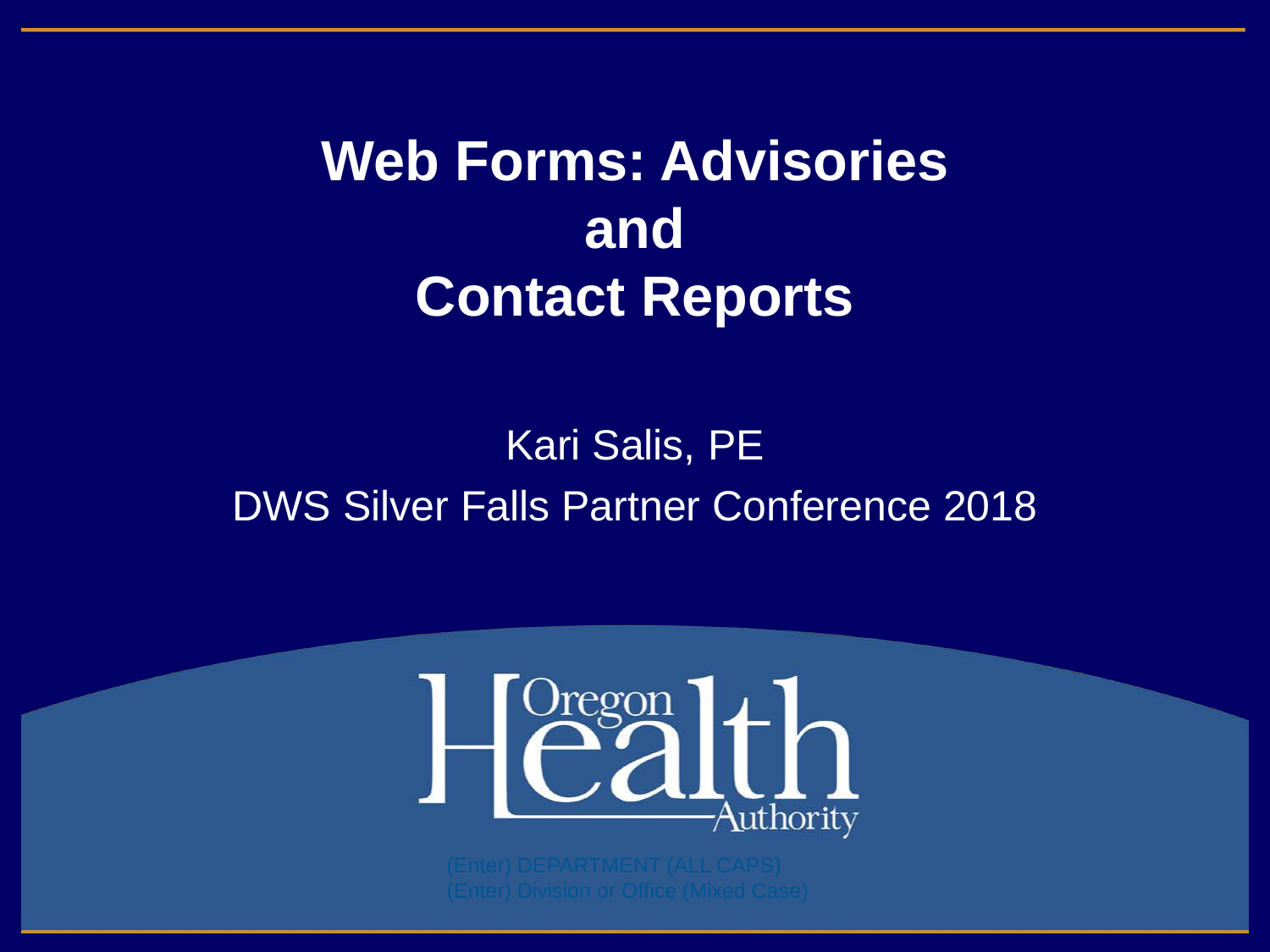# **Login**



**Oregon Public Health Drinking Water Data Online** 

Introduction :: Data Search Options :: WS Name Look Up :: WS ID Look Up :: DWS Home

Welcome to Data Online, <u>Oregon's Drinking Water Services</u> data access site.<br>Here you can access a fair amount of data on public water systems in Oregon. You can find data such as coliform testing, chemical testing, contac

If you don't know the water system ID number or are unsure, use the WS Name Look Up feature to find the system.<br>If you know the water system's ID number, use the WS ID Look Up feature to find the system.

Data shown here is "live" data. That means it's as current as the reports we have in our system. This is the same data that Drinking Water Services<br>(DWS) staff see and use. If something is missing, that usually means it ha personnel, county staff, lab staff, etc.) find a report is missing, please forward a copy to us at: DWS, PO BOX 14350, Portland, OR 97293.

For all water system sampling, inventory, and compliance errors please phone Chuck Michael, DWS Compliance Officer, at 971-673-0420.

Search Options is where you'll find the various queries to view data we currently have. The choices are explained there.

#### Information by county:

Inventory :: Surface Water Systems :: Water System Surveys :: Outstanding Performers :: Plan Reviews :: System Scores :: Exceedances Alerts :: Violations :: Compliance & Enforcement :: Significant Deficiencies :: Cross Connection ASRs :: Treatment Plant Inspections :: Fluoride **Water Advisories** 

Inventory List for all Oregon Drinking Water Systems in Excel or printable screen format Tools for Laboratories :: Staff/Partner Login

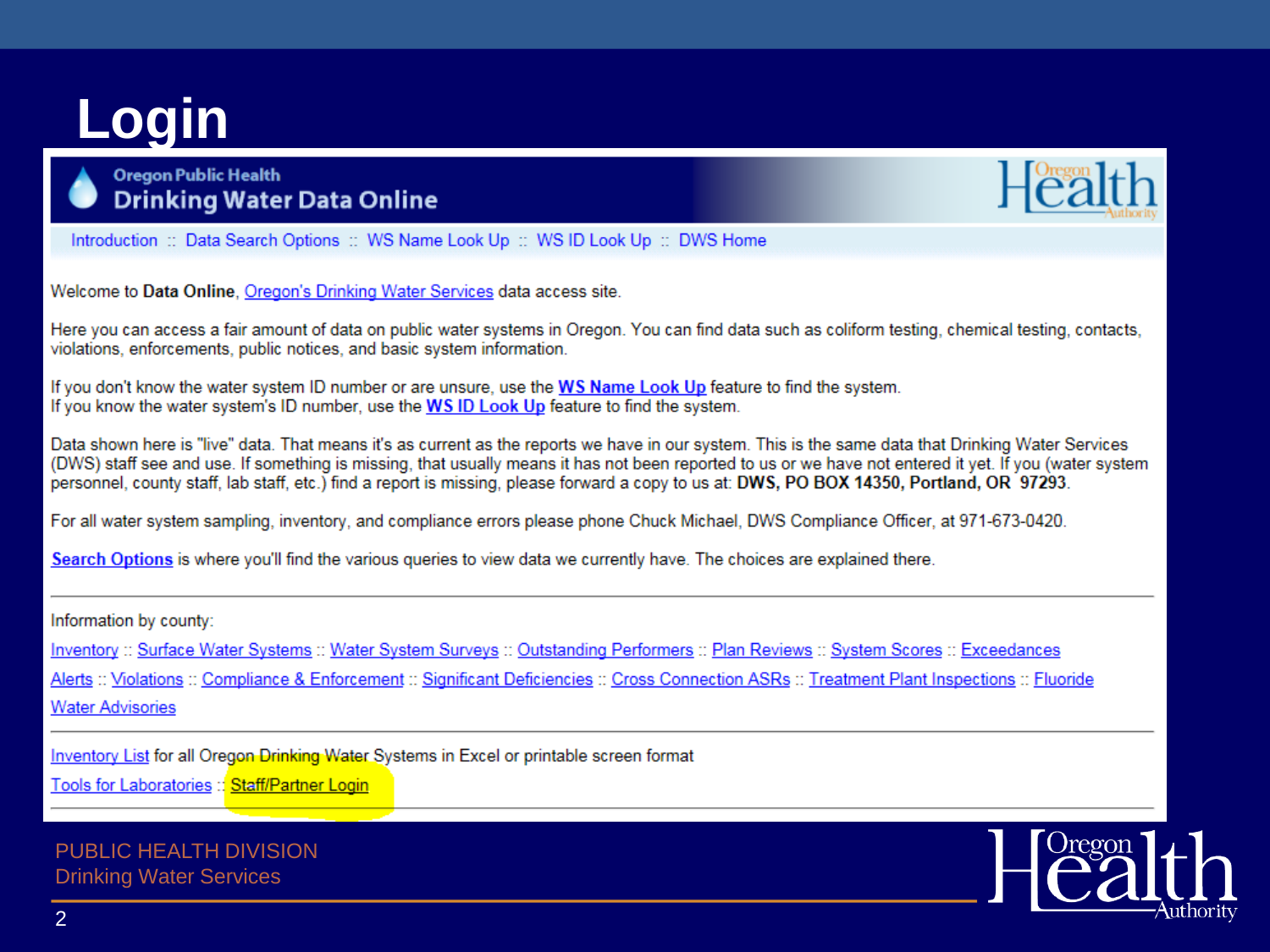## **Username & Password**

|--|

**Drinking Water Data Online** 

Introduction :: Data Search Options :: WS Name Look Up :: WS ID Look Up :: DWS Home

Data Entry: Main Menu

#### **Drinking Water Services Web Forms**

| Username: |  |
|-----------|--|
| Password: |  |

**Oregon Public Health** 

Log In

- Default:
- If you can't remember your password…..

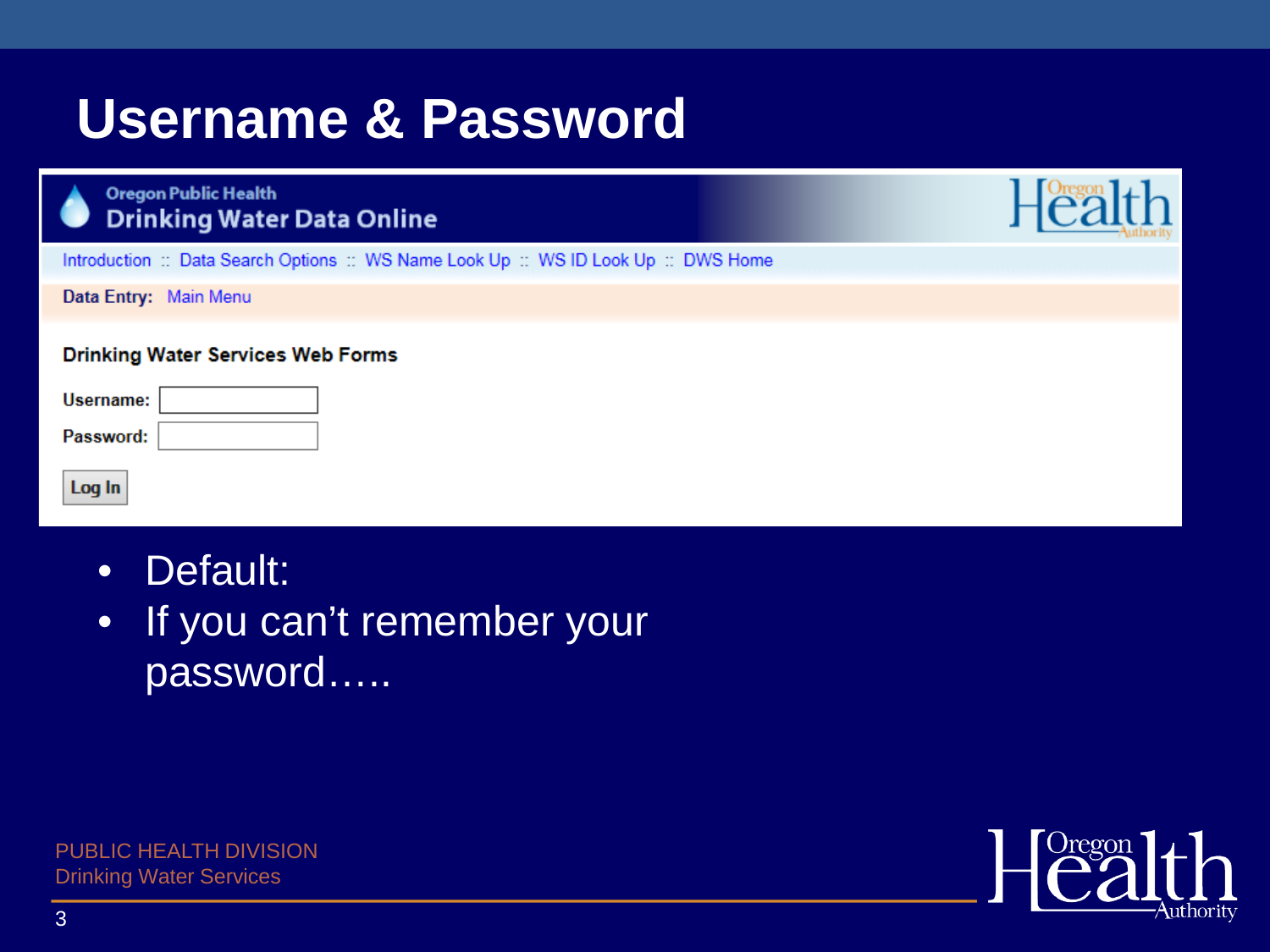

### **Oregon Public Health Drinking Water Data Online**

Introduction :: Data Search Options :: WS Name Look Up :: WS ID Look Up :: DWS Home

Data Entry: Main Menu :: Contact Reports :: Advisories

### **DWS Web Forms**

**Contact Reports** 

**Water Advisories** 

- See the **Advisory Information** page for important reminders and other information.

PUBLIC HEALTH DIVISION **Drinking Water Services** (Mixed Case)



Ka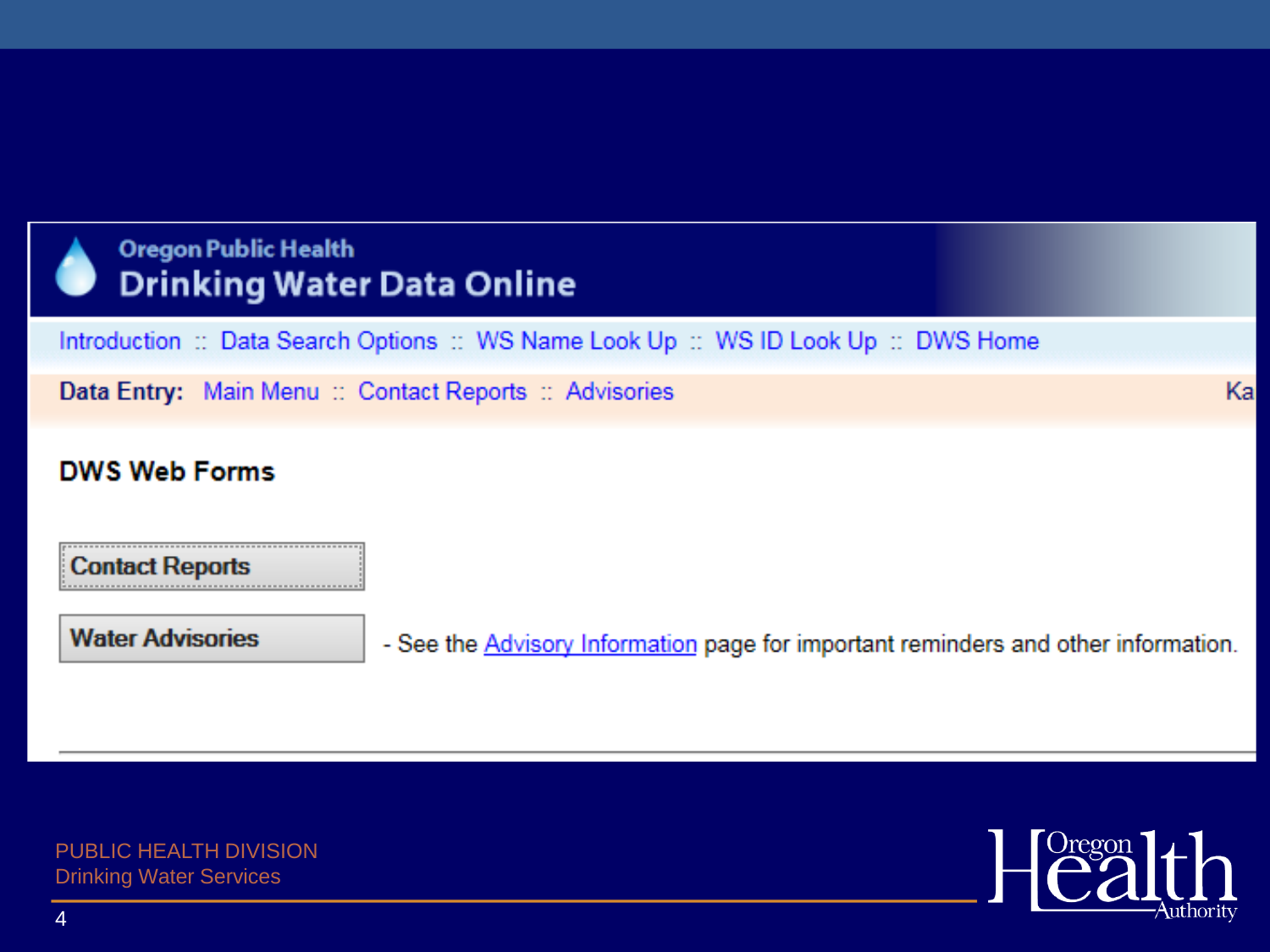### **Advisories**

Data Entry: Main Menu :: Advisories Kari Salis - Logged in :: Log Out **Advisory Tracking NEW ADVISORY / SEARCH** View all advisories Choose a water system to enter a new advisory or find an existing advisory: PWS Number: OR41 You can enter part of the water system's name (e.g., searching for lion will or Search by PWS Name: return Sea Lion Caves and Killions Market). Note that only exact matches will be returned and some symbols and words will not be accepted. <sup>4</sup> YOUR ADVISORIES Area **Most Recent Begin Date Advisory Options PWS PWS Name Date Lifted Type Reason Affected Update** 00524 **LOCUST MOBILE** May 12, 2016 Open Boil E. coli. Confirmed at GW System- $\sim$ Lift/Update Edit View VILLAGE Source Without Treatment Water wide 05998 **WESTRIDGE** Apr 29, 2016 Open Boil E. coli. Confirmed at GW System- $\sim$ Lift/Update Edit View **SUBDIVISION** Water Source Without Treatment wide 05318 **WEST SHANNON** Dec 22, 2014 Open Boil E. coli, Confirmed at GW System- $\sim$ Lift/Update Edit View **WATER SYSTEM** Water Source Without Treatment wide 00708 ROCKAWAY BEACH Mar 21, 2018 Mar 22, 2018 Boil Loss of Pressure Partial  $\overline{a}$ Edit Update View **WTR DIST** Water 00041 AMITY, CITY OF Oct 23, 2017 Oct 25, 2017 Boil Loss of Pressure System-Oct 23, 2017 Update Edit View Water wide 00657 PORTLAND WATER Aug 17, 2017 Aug 18, 2017 Boil Loss of Pressure Partial  $\overline{\phantom{a}}$ Edit Update View **BUREAU** Water 00944 WEST LINN, CITY OF Jun 09, 2017 Boil Loss of Pressure Partial Jun 07, 2017  $\sim$ Update Edit View Water 00081 BEAVERTON, CITY OF May 08, 2017 May 09, 2017 Boil **Loss of Pressure** Partial  $\sim$ Update Edit View Water 00784 PIONEER PARK CO-OP Jan 20, 2016 Nov 29, 2017 Boil E. coli. Confirmed at GW System- $\ddot{\phantom{a}}$ Edit Update View **INC** Water Source Without Treatment wide

regon

**\**uthority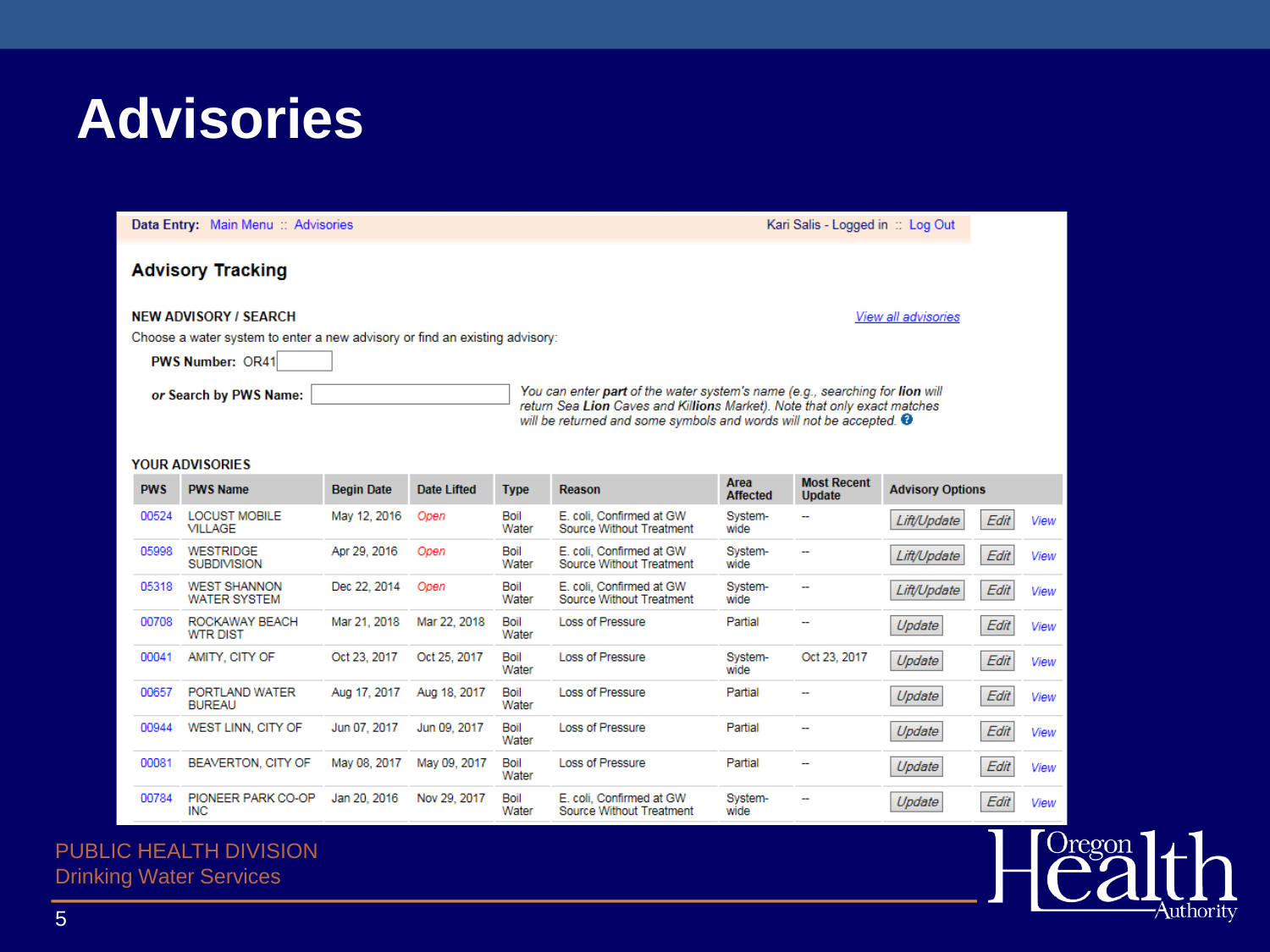## **Categories**

- Water Quality
- Plan Review
- Water System Surveys
- Source Water Protection
- Regulatory and Compliance

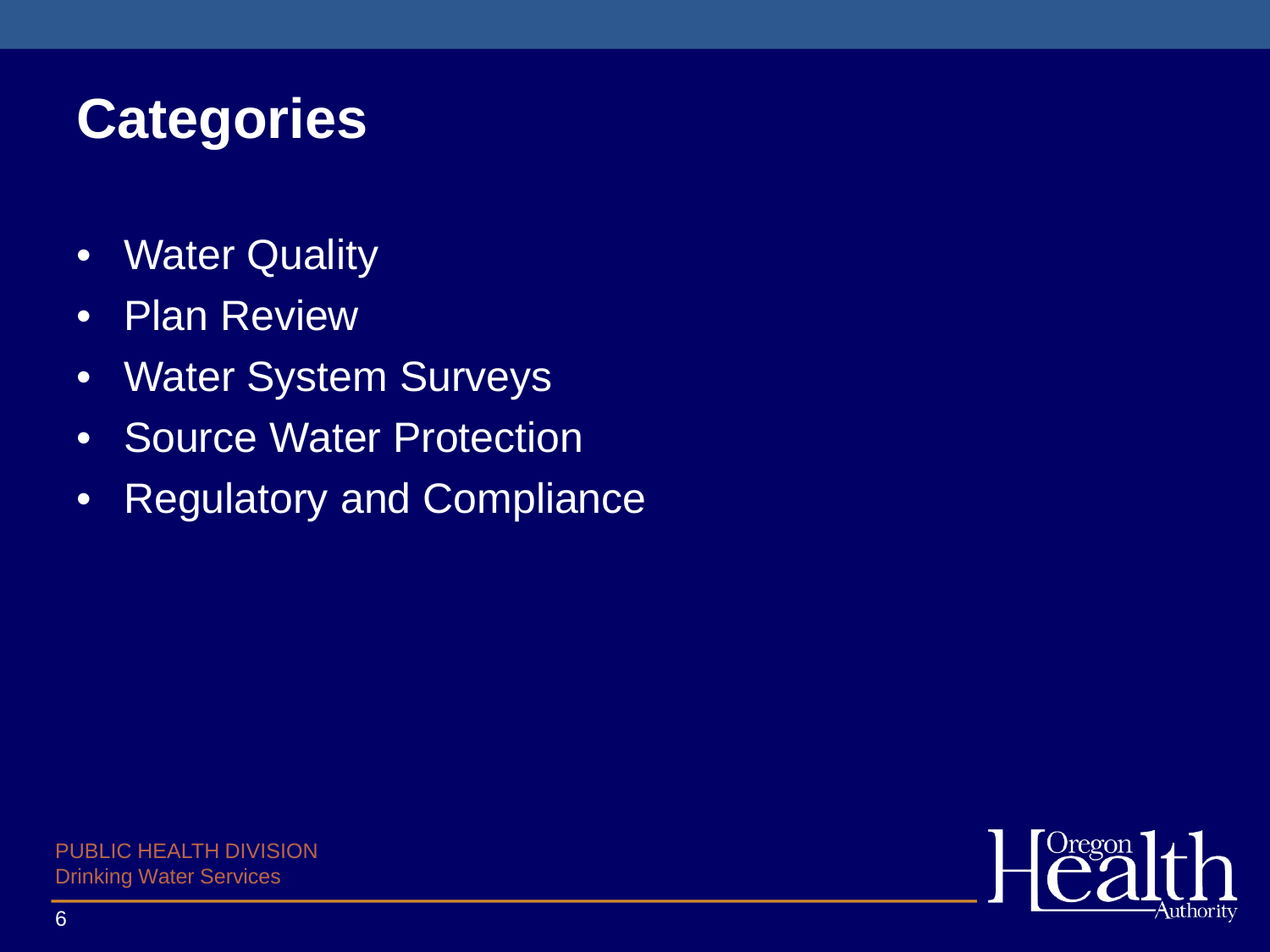# **Water Quality**

- WQ Alert Response
	- Can be slow to load (don't start hitting a bunch of buttons)
	- Link to recent alerts, or "not in SDWIS yet"
- Incident Response
- WQ Compliant
- Disease Investigation
- Other Water Quality

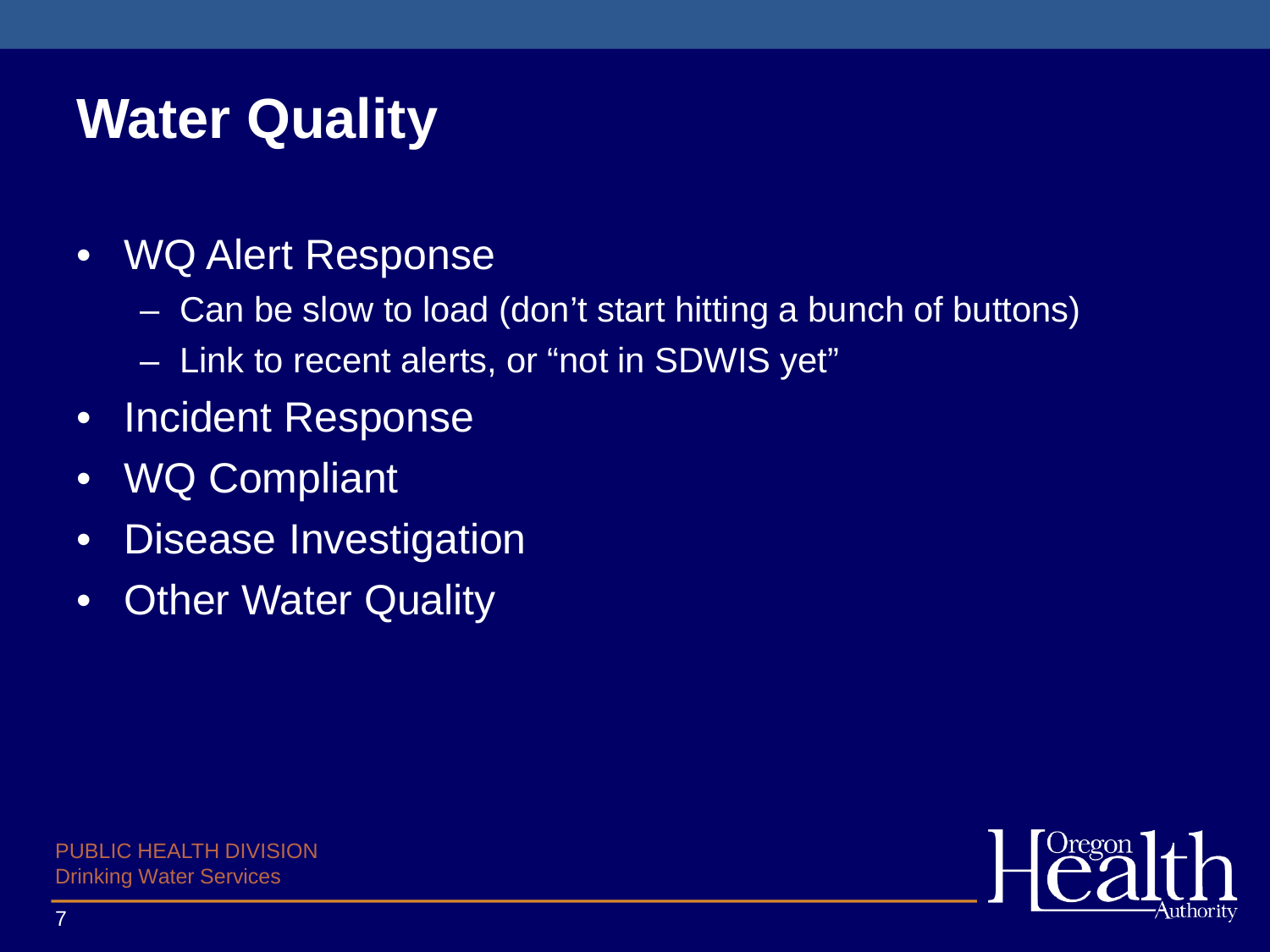# **Regulatory and Compliance**

### • Informal compliance schedule

- Link the contact with an existing compliance schedule, or new
- Update any dates, sends email to DMCE
- Priority non-complier
	- Use this if system has more than 11 points!
	- Update compliance schedule, can send email to DMCE
- Violation Response
	- Link to recent violations
	- Option if not in SDWIS yet
- Monitoring
- Enforcement
- PUBLIC NEALTH DIVISION Drinkin What Caryle Culture PUBLIC HEALTH DIVISION **PuBLICOther regulatory**

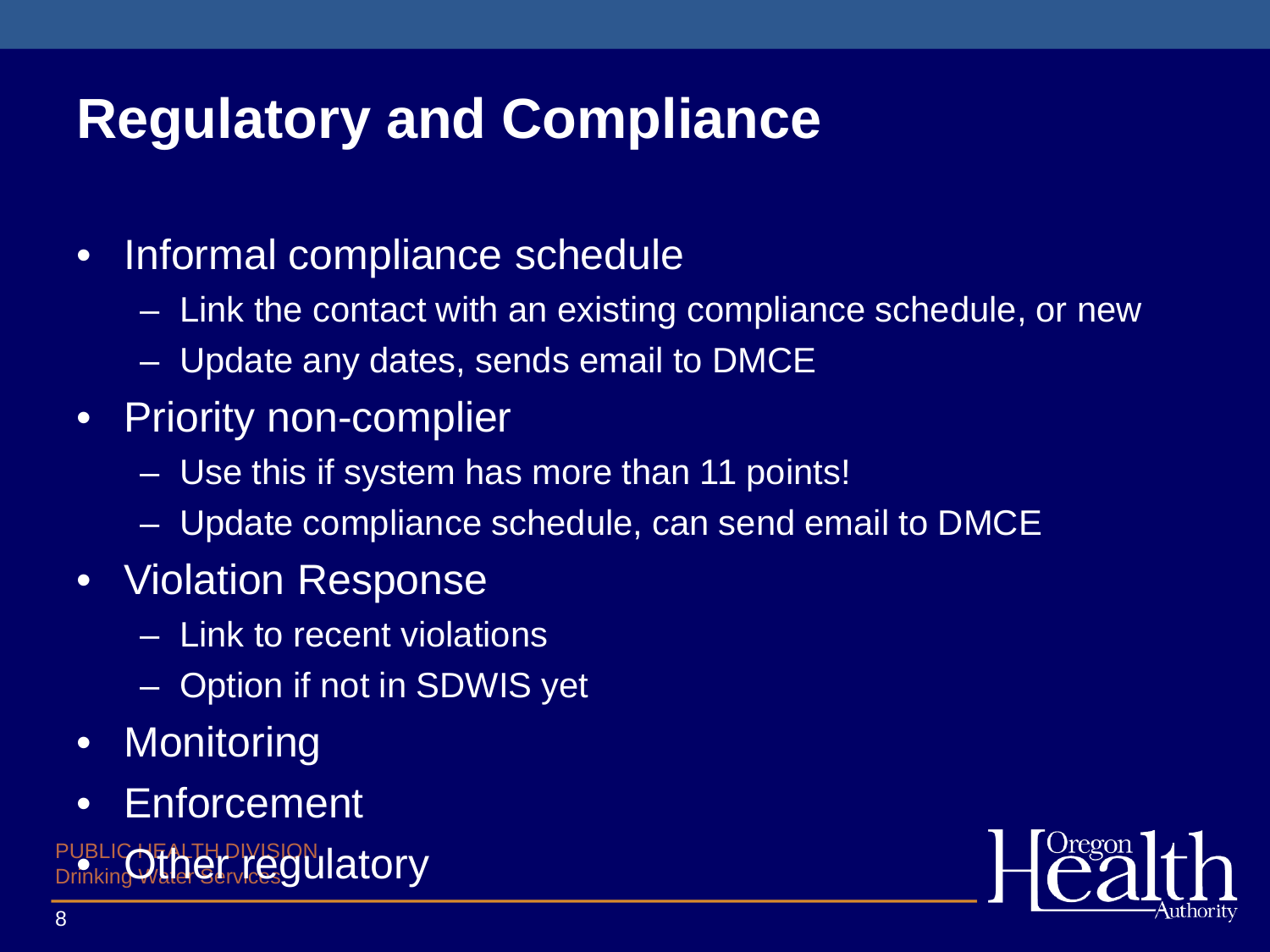## **Water System Surveys**

• Survey / Deficiency Follow up

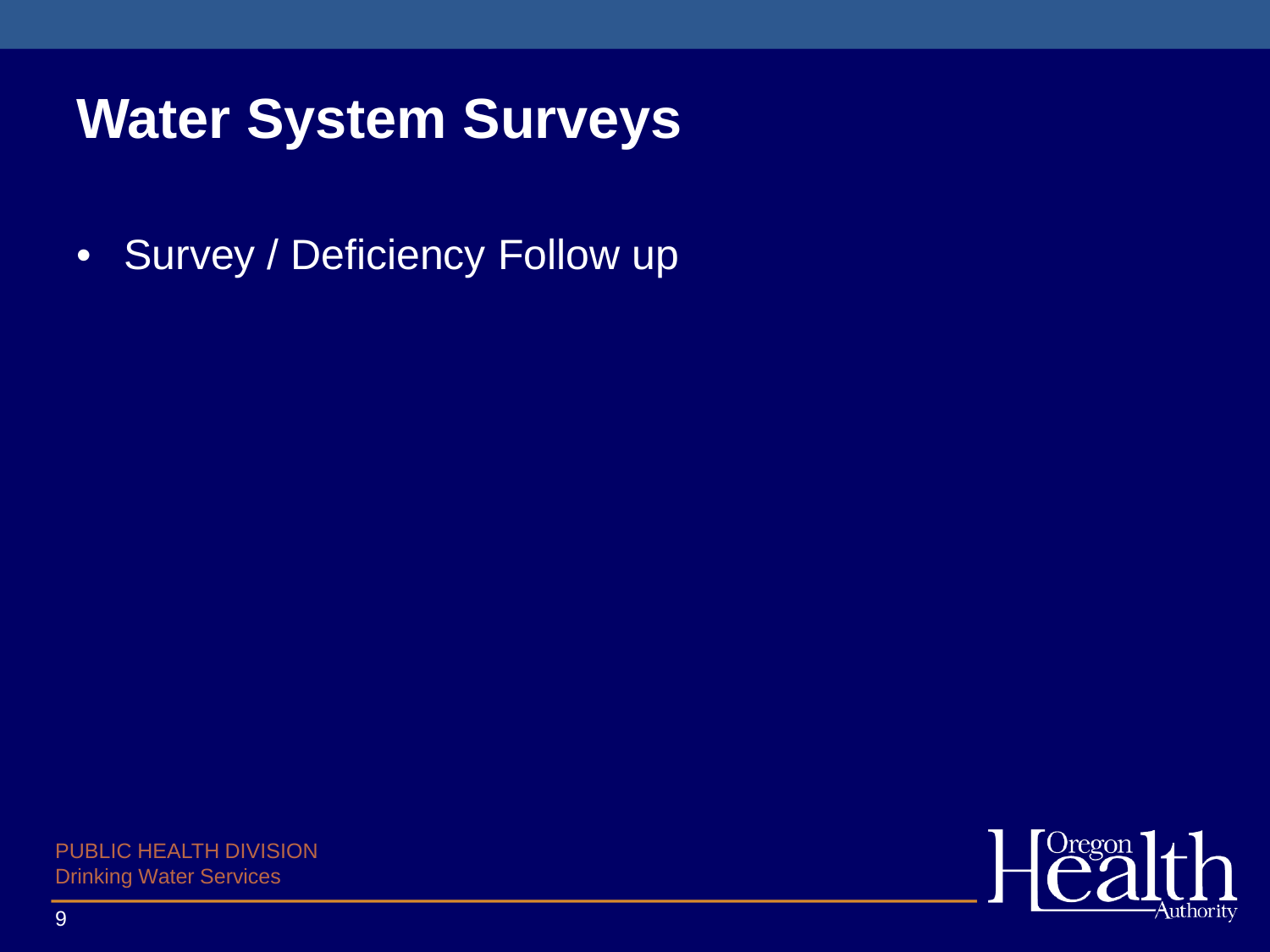## **Plan Review**

• Plan Review, that's it!